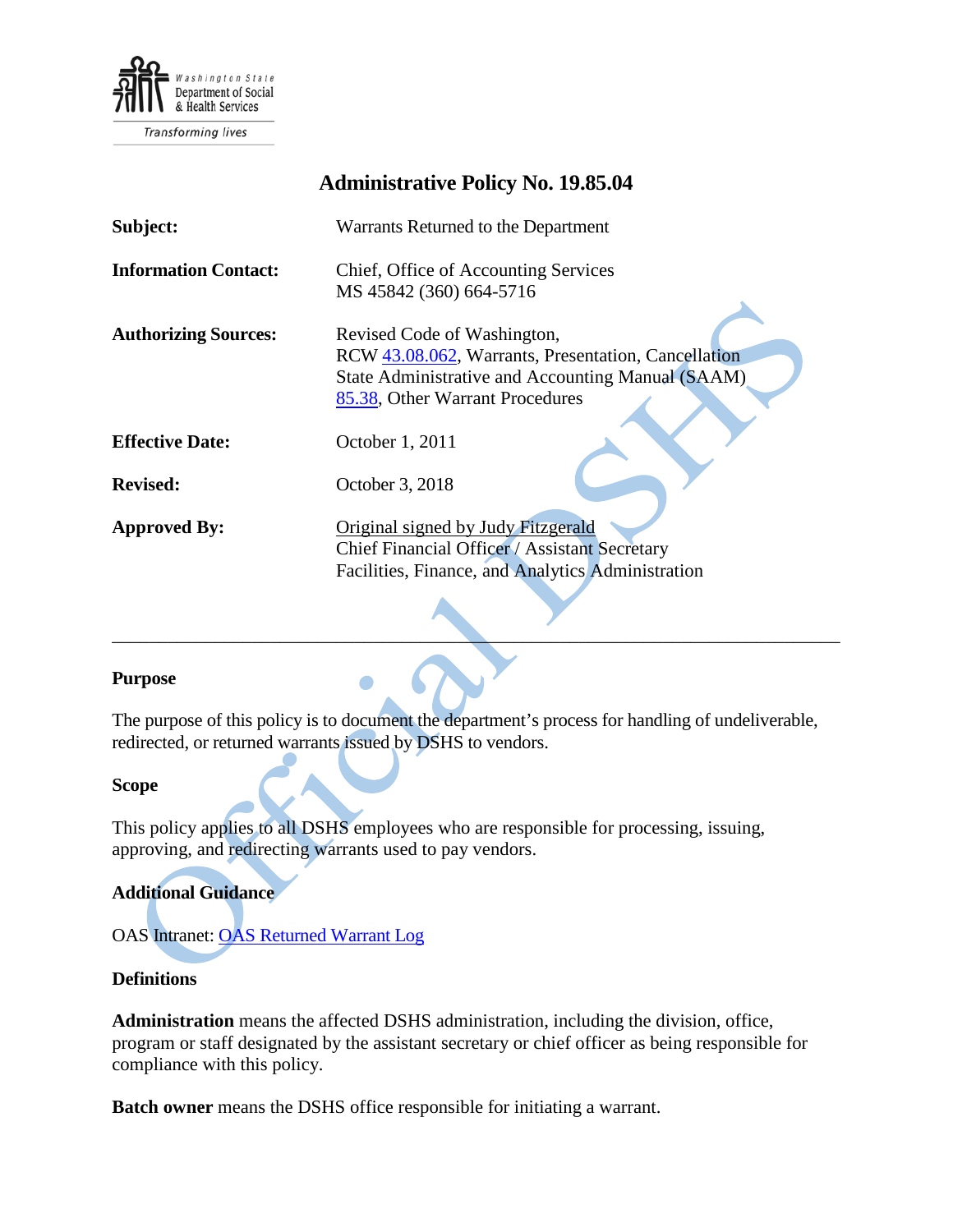Administrative Policy # 19.85.04 October 3, 2018 Page 2

**Department** means the Department of Social and Health Services (DSHS).

**Office of accounting services (OAS) affidavit/statute of limitations (SOL) unit** means staff in the office of accounting services (OAS) that are responsible for cancelling vendor warrants that are returned to OAS.

**OAS warrant desk** means staff in OAS that are responsible for monitoring and recording of warrants that are returned.

**Redirected warrant** means a warrant that the batch owner requested be returned to them from the Department of Enterprise Services (DES) for special handling and processing.

**Returned warrant** means a warrant that the payee returned to the department because the warrant was issued to them in error, without supporting documentation, or other reasons.

**Undeliverable warrant** means a warrant that the United States Postal System (USPS) returned to the department because they are undeliverable as addressed.

**Vendor** means any person, business, non-profit, or government entity that provides services to DSHS or its clients. A vendor may or may not have a contractual agreement. (AP [19.70.60\)](http://one.dshs.wa.lcl/Policies/Administrative/DSHS-AP-19-70-60.pdf).

**Warrant** means a payment instrument for each invoice voucher or other evidence of indebtedness validated by the state treasurer for payment (SAAM Definition).

## **Policy**

- A. The office of accounting services (OAS) is the designated office for the department that is responsible for the handling of all undeliverable, returned or redirected warrants, except when the warrant was initially mailed out by the Batch Owner with their return address.
- B. DES will send all warrants requested by batch owners to the OAS warrant desk.
- C. Batch owners are responsible for requesting the update for vendor address information in the source system used to issue warrants (e.g., ACES, SSPS, Provider One, and AFRS**).**
- D. Batch owners are responsible for taking the appropriate steps to cancel, reissue, or resend to the appropriate vendor for warrants generated from the source systems such as the social service payment system (SSPS) or the automated client eligibility system (ACES).
- E. Batch owners must not reissue undeliverable or payee returned warrants until the original warrant is cancelled.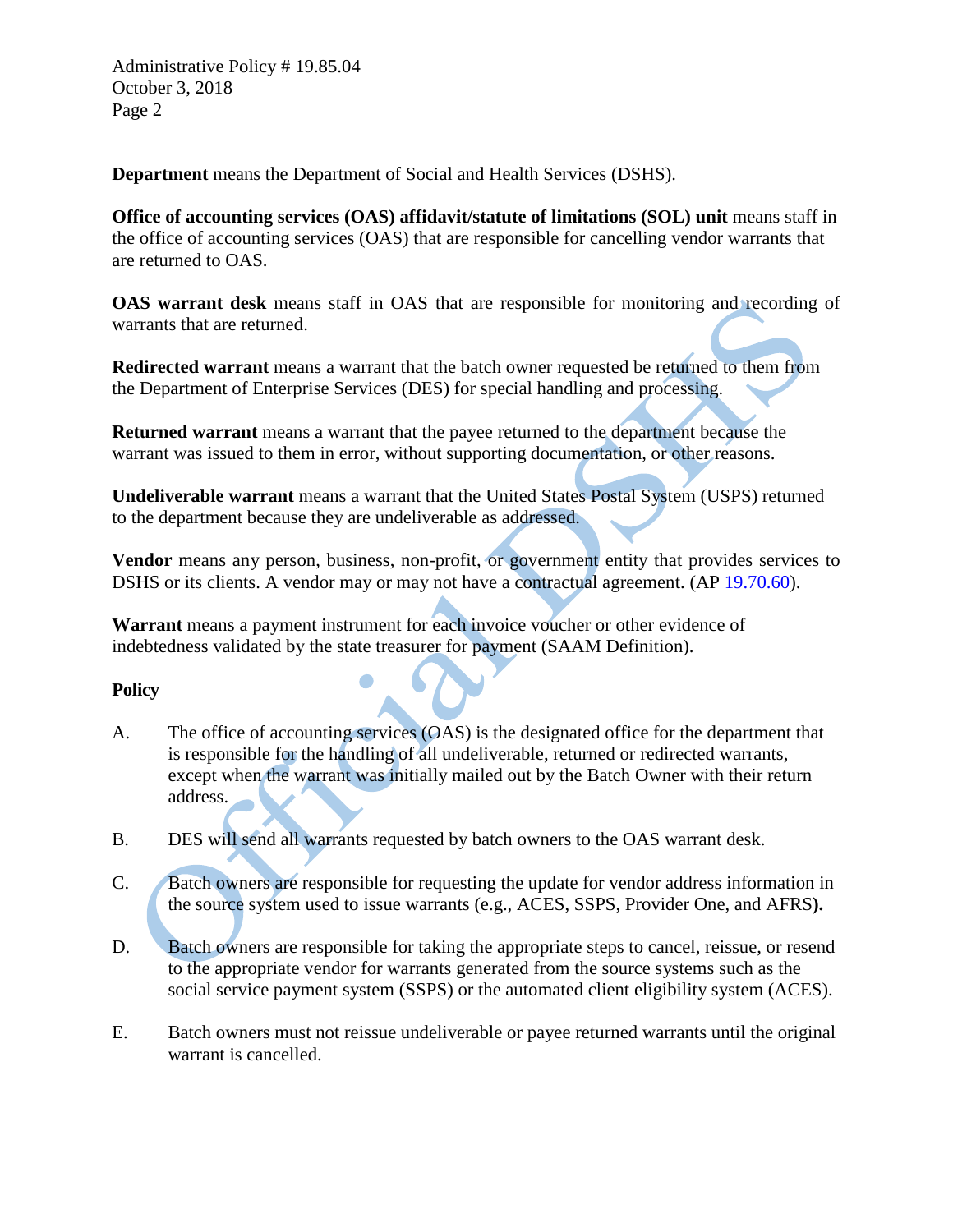Administrative Policy # 19.85.04 October 3, 2018 Page 3

F. All employees must comply with Administrative Policy [19.85.06,](http://one.dshs.wa.lcl/Policies/Administrative/DSHS-AP-19-85-06.pdf) reissuing warrants that are reported as lost, stolen, destroyed, or warrants subject to the statute of limitations (SOL).

# **Procedure**

### The **OAS warrant desk** will for warrants:

- A. Redirected by the DES:
	- 1. Complete the required fields in the OAS warrant log.
	- 2. Send the warrant to the batch owner.
- B. Returned by the recipient:
	- 1. Complete the required fields in the [OAS Returned Warrant Log.](http://one.dshs.wa.lcl/FS/Fiscal/Accounting/RetWarrants/Pages/default.aspx)
	- 2. Determine the reason for the return.
	- 3. Notify the batch owner via e-mail.
	- 4. Attach supporting documentation provided by the batch owner and resend to the recipient.
	- 5. Send the warrant to the OAS affidavit/SOL unit for cancellation if the batch owner does not respond within ten (10) business days or if directed to do so by the batch owner.
- C. Undeliverable by the USPS and received **with** a corrected address:
	- 1. Complete the required fields in the **OAS Returned Warrant Log.**<br>2. Forward the warrant to the new address.
	- Forward the warrant to the new address.
	- 3. Update the [OAS Returned Warrant Log](http://one.dshs.wa.lcl/FS/Fiscal/Accounting/RetWarrants/Pages/default.aspx) with the new address information.
	- 4. Send the new address to the batch owner via e-mail for correction in the source system.
- D. Undeliverable by the USPS and received **without** a corrected address:
	- 1. Complete the required fields in the [OAS Returned Warrant Log.](http://one.dshs.wa.lcl/FS/Fiscal/Accounting/RetWarrants/Pages/default.aspx)
	- 2. Contact the batch owner via e-mail to get a corrected address.
	- 3. Forward the warrant to the new address when provided.
	- 4. Update the [OAS Returned Warrant Log](http://one.dshs.wa.lcl/FS/Fiscal/Accounting/RetWarrants/Pages/default.aspx) with the new address information.
	- 5. Send the warrant to the OAS Affidavit/SOL Unit for cancellation if the Batch Owner does not respond within ten (10) business days.
- E. Issued by ACES send them to economic services administration (ESA) finance division.
- F. Issued by SSPS send them to the SSPS Unit.

## The **batch owner** will for warrants:

- A. Redirected by the DES via the OAS warrant desk staff:
	- 1. Complete the required fields in administration unique logs if needed.